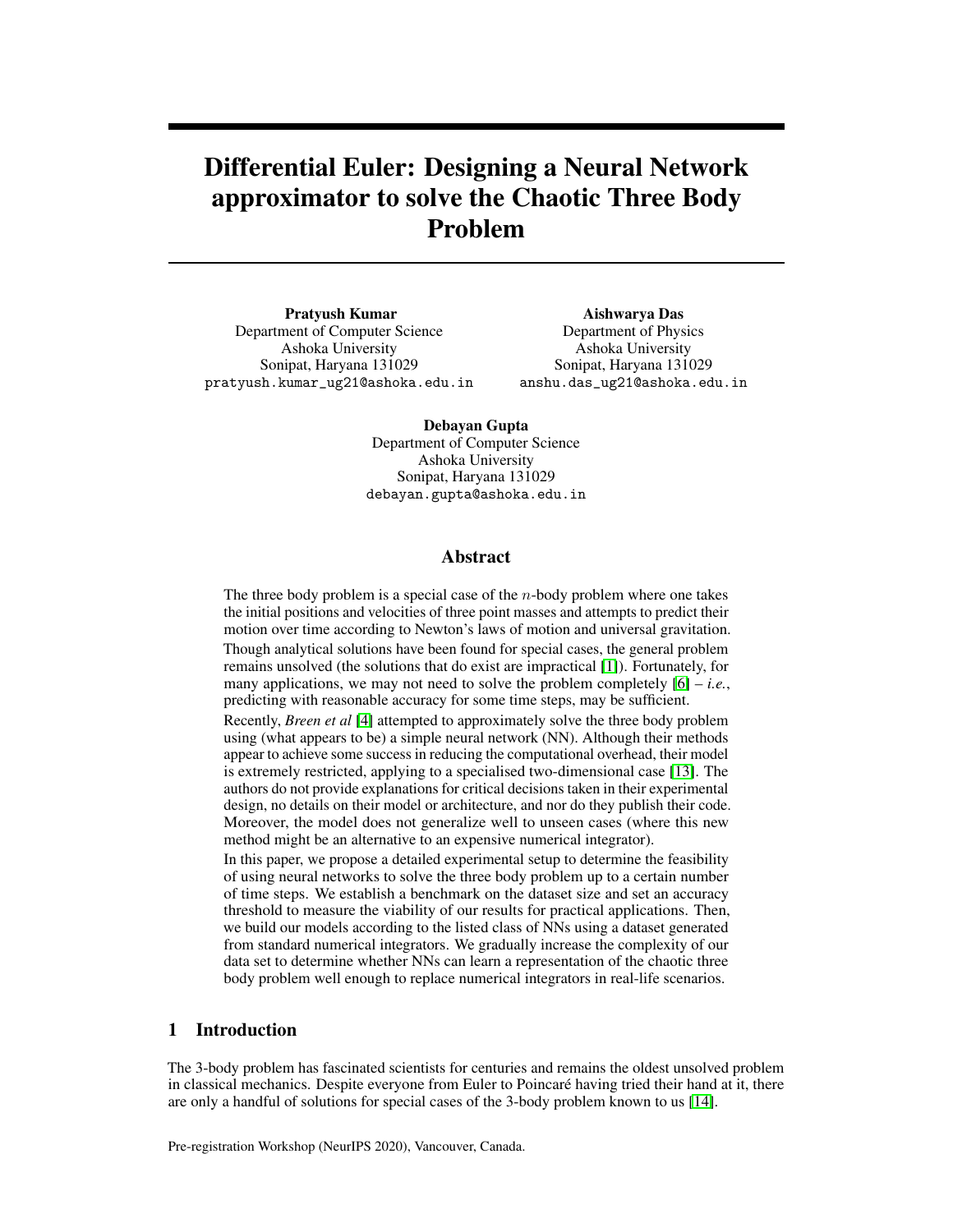

Figure 1: Lagrange Points in the Sun-Earth system:<sup>[2](#page-1-0)</sup>

<span id="page-1-2"></span>In the 1800s, Henri Poincaré proved that no general analytic solution exists for the general case of the three-body problem (though this does not rule out partial solutions). Euler found a family of solutions for three bodies orbiting around a mutual center of mass while remaining in a straight line (essentially a permanent ellipse in 3D space). Lagrange found solutions in which the three bodies form an equilateral triangle.



Figure 2: Figure 8 periodic solution

After Euler and Lagrange, there was a huge gap until the 1970's when Henon (Figure [3\)](#page-2-0) and Broucke [\[5\]](#page-5-3) found a family of solutions involving two masses bouncing back and forth in the center of a third body's orbit. In the 90's Cris Moore [\[19\]](#page-6-2) discovered a stable figure 8-orbit [Figure [2\]](#page-1-2) of three equal masses. The numerical discovery of the figure 8 solution was proved mathematically by Chenciner and Richard Montgomery [\[7\]](#page-5-4) and the insights gained from their proof led to a discovery of large number of periodic three body orbits.

Recently in 2019, Nicholas Stone and Nathan Leigh [\[21\]](#page-6-3) figured out that the motion of the three-body problem is perfectly deterministic when defined between two instances and can be thought of as a pseudo-random problem. Almost all three-body systems eject one of the bodies leaving a stable two-body system; the authors found that it was possible to identify regions of phase space where these ejections were likely to happen and we could then map out the orbital properties for the remaining two bodies.

To solve the three body problem, we break it down into tiny enough paths or time-steps. Then the small motions of all the bodies are updated step by step. This method is called numerical integration and has been used to accurately predict the motion of planets. Today, computationally expensive numerical integrators like Hermite [\[17\]](#page-6-4), Brutus [\[3\]](#page-5-5), etc. are used to calculate the solution to a certain level of precision for a fixed number of time steps in the future. Brutus is one of the few numerical integrators with high precision which makes it capable of computing converged solutions to almost

<span id="page-1-1"></span><sup>&</sup>lt;sup>1</sup>If there are two bodies orbiting each other, the Euler and Lagrange solutions define 5 additional orbits for a third body that can be described analytically; these are the only perfectly analytical solutions to the three body problem. These spots are of special interest to us because if we place a low mass object in any of these 5 orbits, it will stay there indefinitely tracking the Earth's motion around the sun. These are called the Lagrange points and are used as spots to park our spacecraft.

<span id="page-1-0"></span> $^2$ <https://solarsystem.nasa.gov/resources/754/what-is-a-lagrange-point/>

<span id="page-1-3"></span> $^3$ <https://rreusser.github.io/periodic-three-body-orbits/>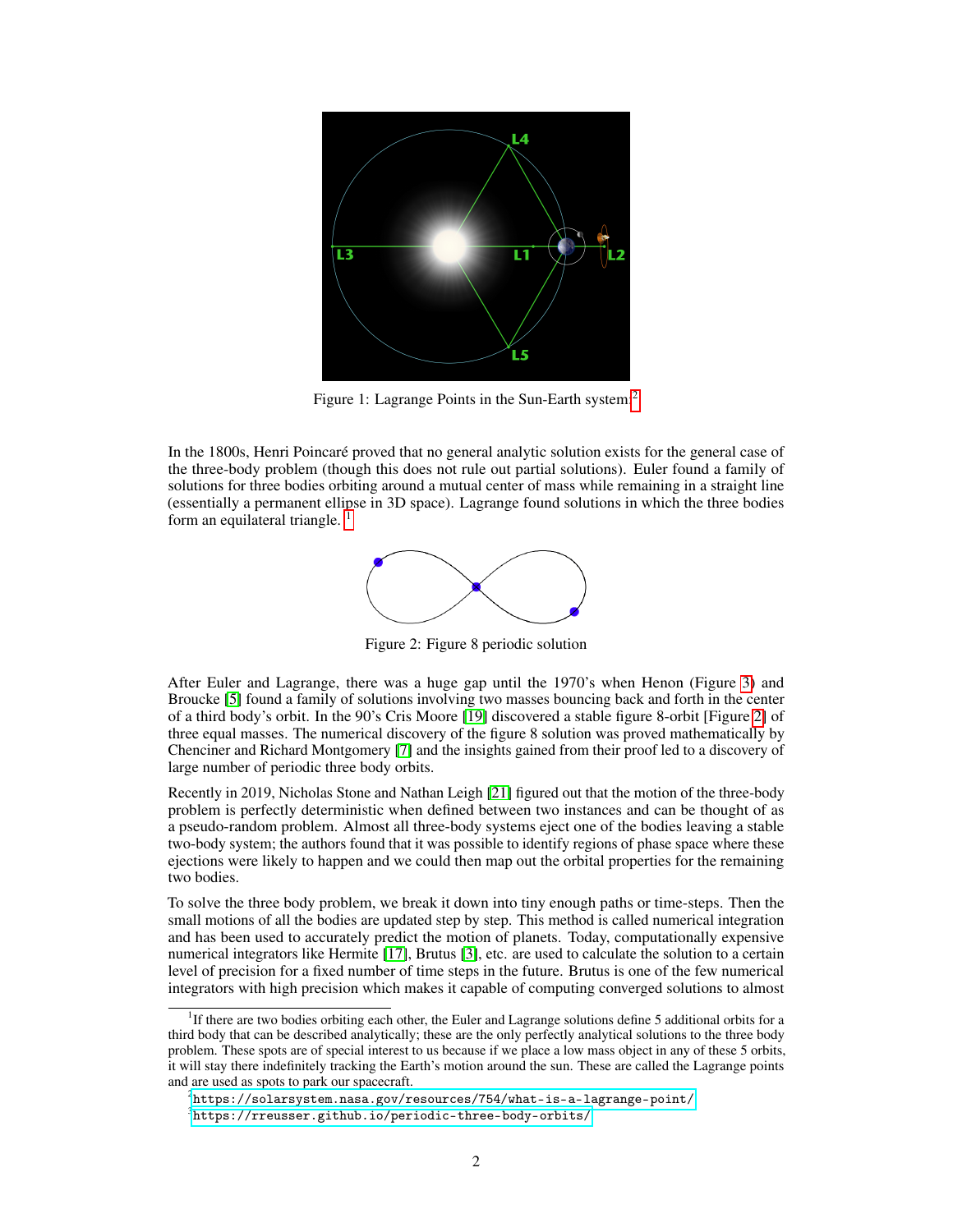<span id="page-2-0"></span>

Figure [3](#page-1-3): Broucke-H4 and Broucke-A16 orbits:<sup>3</sup>

any n-body problem. However, due to its high computational complexity  $(O(n^4))$ , Brutus ends up being impractical for real world scenarios.

Deep learning algorithms in the past few years have been very successful in simplifying complex tasks like image recognition, natural language processing, playing games, etc. by learning representations that generalize well. In this paper, we propose an experimental setup to find out how well NNs can solve the three-body problem. Specifically:

- Is it possible to learn a general representation of the three body problem?
- In terms of accuracy, are solutions to the three body problem given by NNs (see section [3.4\)](#page-5-6) at par with those provided by numerical integrators?

## 2 Related Work

There has been a surge in the use of Neural Networks to learn chaotic behaviour exhibited by physical states and dynamical systems. *Breen et al* [\[4\]](#page-5-2) train a Neural Network to learn the 3-body problem from data of the initial condition sampled from a 2D unit circle and future positions calculated using the Brutus simulator. They report good accuracy in the  $t \in [0, 3.9]$  range but do not provide a proper benchmark; moreover, their model's accuracy decreases as the time frame of test data increases.

*Choudhary et al* [\[8\]](#page-5-7) use Hamiltonian Neural Networks [\[10\]](#page-6-5) to predict phase space trajectories in a chaotic nonlinear system. They train their network on multiple Hénon-Helies trajectories generated by numerically integrating Hamiltonian Equations. Their model is able to generalize and match the trajectories generated by numerical integration with very high accuracy.

*Pathak et al* [\[20\]](#page-6-6) use Reservoir Computing methods, a class of networks derived from Recurrent Neural Networks that map input signals into higher dimensional spaces, to learn the Kuramoto-Sivashinsky equation to predict the evolution of a flame front. The resulting model was able to accurately predict the result for eight Lyapunov time [\[2\]](#page-5-8).

We draw upon methods used in above work to design our experiments and test if a representation of the 3-body problem can be learned.

# 3 Methodology

In order to assess the ability of NNs to predict the trajectories of bodies in a three body system, we measure the capability of our models to predict the trajectories of the system past the time step t, up to which the model is trained upon. Additionally, we intend to test if the model is able to generalize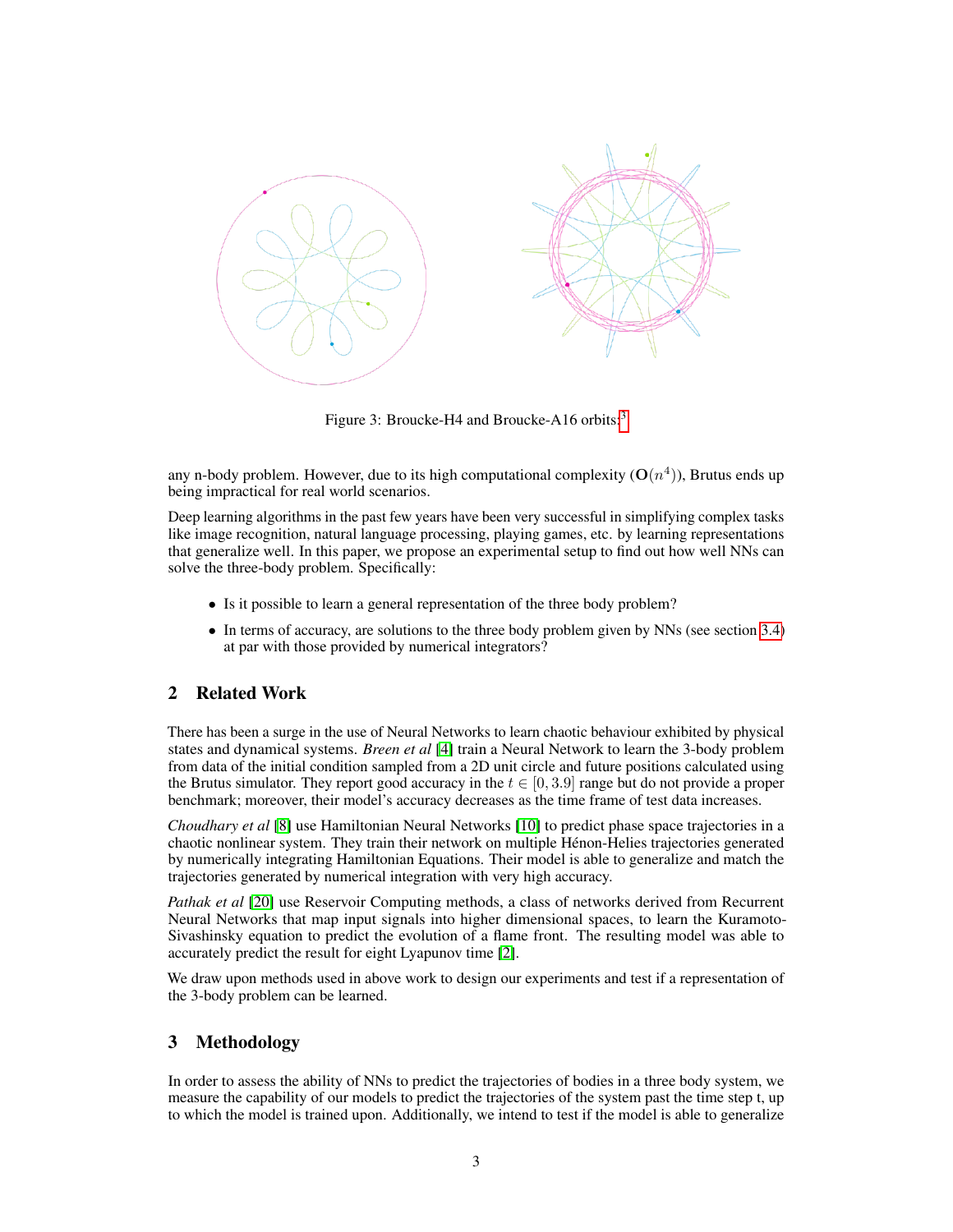and predict the trajectory of unseen systems(on which the model was not trained upon). Multiple iterations of the experiment will be conducted on:

- Different versions and representations of the problem, including:
	- Reduced 2D versions of the three body problem [\[13\]](#page-6-0)
	- Full form of the three body problem (in 3D)
- With different network architectures:
	- Hamiltonian Neural Networks (HNNs)
	- Reservoir Computing models

#### 3.1 Experimental Design

We hypothesize that certain neural networks like HNNs and reservoir computing systems will be able to predict the trajectory of the three bodies beyond 3 time steps in the future (for our reasoning, see section [3.2\)](#page-3-0). We divide our tests into three levels of incremental complexity. Our model:

- Completely fails to predict the trajectory of the bodies for fewer than 3 time steps.
- Accurately predicts the trajectories for T time steps into the future where  $T \in [3,10]$ .
- Accurately predicts the trajectories for T time steps into the future where  $T \in [10,100]$
- Accurately predicts the trajectories for T time steps in the future where  $T > 100$ .

While testing, we will observe the Lyapunov time for which our model stays true to the actual trajectory and focus on investigating the area where we stop being able to predict well. This will allow us to measure the amount of power needed to improve the prediction capabilities beyond a certain time step. We have chosen 10s and 100s to determine if order-of-magnitude improvements to current results can be achieved using our methods. *Breen et al* [\[4\]](#page-5-2) have used 10k samples to predict trajectories upto 3s with high accuracy, so we use this as a starting point for comparison. We will test each of our hypothesis by calculating the average error for each trajectory and then calculate our level of confidence for 90% , 95 % and 98 % respectively.

#### <span id="page-3-0"></span>3.2 Network Architectures

We choose two structurally different classes of Neural Networks to run our test. First is the physics inspired Hamiltonian Neural Networks.

Hamiltonian Neural Networks (HNNs) [\[10\]](#page-6-5) work on the principle of the total energy of a dynamic system being conserved. Using Hamiltonian mechanics, the total energy of a system can be related to the position (q) and momentum (p) of a system as  $U = \mathcal{H}(q,p)$ . Since the Symplectic gradients of a system's Hamiltonian –  $\frac{\partial \mathcal{H}}{\partial \mathbf{p}}$  and  $\frac{-\partial \mathcal{H}}{\partial \mathbf{q}}$  – tell us the time evolution of a system with position **q** and momentum  $\bf{p}$ , HNNs, given  $\bf{q}$  and  $\bf{p}$ , try to learn these gradients in order to learn the representation of the given system. During the forward pass, HNNs learn a scalar quantity  $(\mathcal{H}_{\theta})$  analogous to the total energy of a system. The gradient of this quantity is calculated with respect to  $\mathbf{p},\mathbf{q}$  and the loss is calculated as shown in [1](#page-3-1) below.

$$
\mathcal{L}_{HNN} = \left\| \frac{\partial \mathcal{H}_{\theta}}{\partial \mathbf{p}} - \frac{\partial \mathbf{q}}{\partial t} \right\|_{2} + \left\| \frac{\partial \mathcal{H}_{\theta}}{\partial \mathbf{q}} + \frac{\partial \mathbf{p}}{\partial t} \right\|_{2}
$$
(1)

<span id="page-3-1"></span>The three body problem is inherently a chaotic problem which means it's very sensitive to the initial conditions of the system. A conventional NN setup will predict the state of the system given current state. The problem here stems from the fact that while time is actually continuous, the data given to NNs is actually discrete. Since the system is chaotic, the discrete data is unable to capture a complete picture of evolving states of the system. This introduces small errors in the calculation as the training progresses. Because of the error associated with each computation, training the data using a Neural network has not given good results except for small time steps as numerical noises lead to large deviations of numerical solutions for the three body problem. We plan to apply HNNs to a three body system to correctly predict their orbits. This decision is fueled from the fact that for solving such problems, physicists often use the invariant quantities to predict the dynamics of their system. These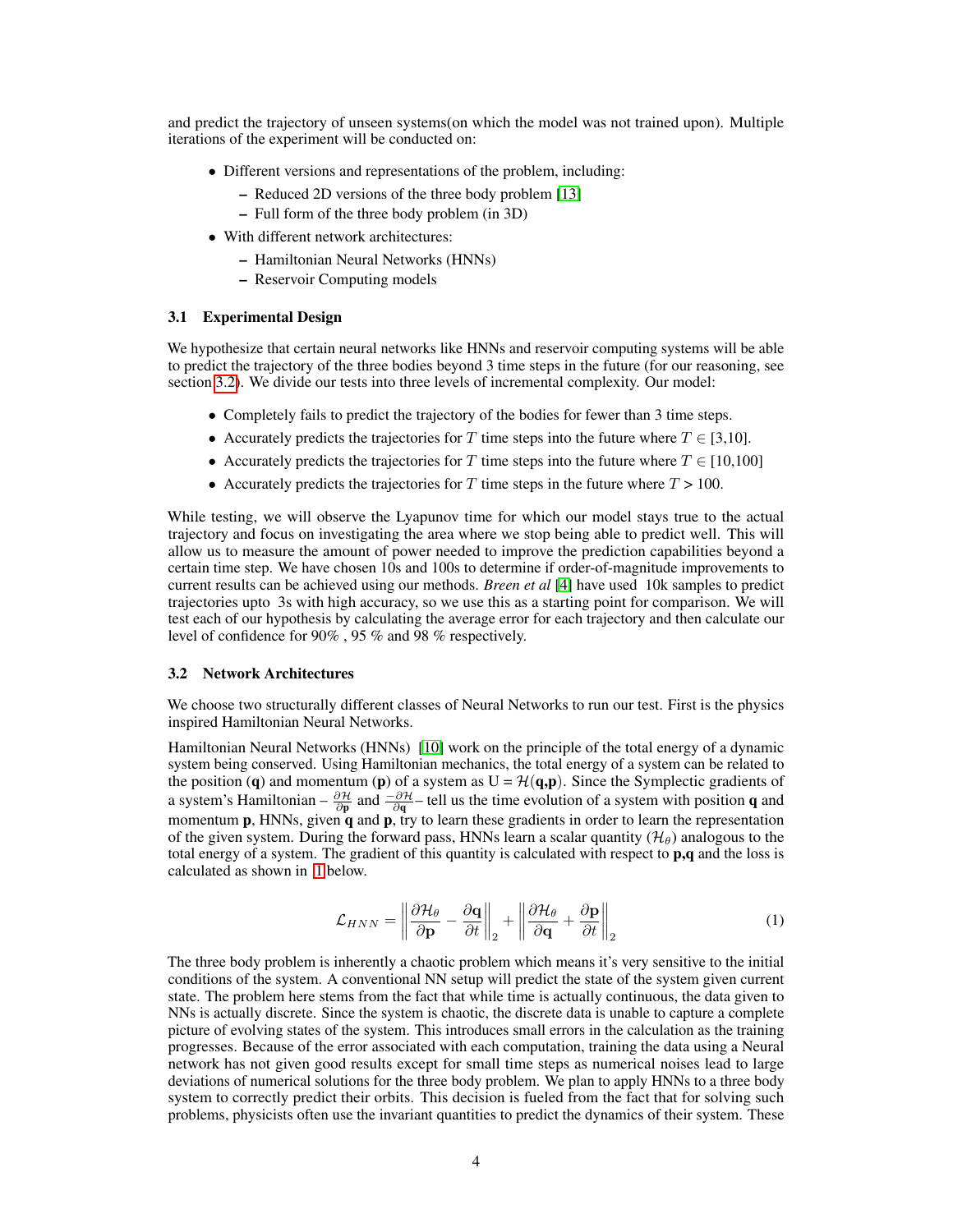<span id="page-4-0"></span>

Figure 4: Structure of a Reservoir Computing setup

invariant quantities could be the total energy or the total momentum of the system. The Hamiltonian approach is a powerful way of solving any problem where total energy of a system is conserved. Moreover, the solution of the three body problem exists in the form of a differential equation and it has been shown that Hamiltonian Neural Networks are capable of solving differential equations [\[18\]](#page-6-7) which makes Hamiltonian Neural Nets a viable option.

Another model we include in our experimental setup is Reservoir Computing methods [\[22\]](#page-6-8), a derivative of Recurrent Neural Networks capable of mapping inputs into higher dimensional spaces. The general structure of a reservoir computing setup is depicted in figure [4](#page-4-0) [\[9\]](#page-6-9). Inputs are connected to the reservoir (a collection of random number of nodes randomly connected) via neurons whose weights are untrainable and an output is given via regression over the reservoir nodes.

Reservoir computing methods, although similar to RNNs, make a conceptual and computational separation between h(n) – a dynamic *reservoir*, an RNN as a nonlinear temporal expansion function, and  $y(n)$  – a recurrence free *readout* that produces the desired output from the expansion [\[15\]](#page-6-10). The separation is based on the understanding that the recurrent states  $h(n)$  and the output  $y(n)$ serve different purposes.  $h(n)$  expands the input history  $x(n)$ ,  $x(n-1)$ , ... into a rich enough  $R^{N_x}$ dimensional reservoir state space while  $y(n)$  combines the neuron signals  $h(n)$  into a desired output. Due to this conceptual difference, both these sections are trained separately. The only weights trained are the W<sub>out</sub> responsible for generating a suitable linear combination of the reservoir nodes. A reservoir is set up as

$$
\mathbf{h}(\mathbf{n}) = f(\mathbf{W}\mathbf{h}_{(\mathbf{n-1})} + \mathbf{W}_{\mathbf{in}}\mathbf{x}(\mathbf{n}))
$$

where f is the the non-linearity function (eg. tanh),  $h_{(n-1)}$  the previous reservoir state,  $x(n)$  the input for current time step and  $W$  and  $W_{in}$  the respective weights. The readout is a simple linear combination of the nodes in a reservoir and is set up as

$$
\mathbf{y_n} = f(\mathbf{W_{out}}\mathbf{h(n)})
$$

While there exist multiple methods to set up reservoir computing, the two most often used are a) Echo State Networks (ESN) [\[12\]](#page-6-11) and b) Liquid State Machines (LSM) [\[16\]](#page-6-12). The only major conceptual difference between ESN and LSM is that the later uses Spiking neural networks instead of feed-forward neural networks which results in each neuron receiving time varying inputs resulting in a spatio-temporal pattern of activation in the network.

The untrained reservoir is expected to have a rich set of dynamics so that the effect of previous inputs and states vanishes gradually as time passes. This property, in the case of ESNs, is called the *echo state property*. The weight matrix W for the reservoir, generally, are large, sparse and randomly generated from a uniform distribution symmetric around zero while the input weights  $W_{in}$  are dense. For most practical purposes, the echo state property is assured if the reservoir weight matrix  $W$  is scaled so that its spectral radius  $\rho(\mathbf{W})$  (the largest absolute eigenvalue satisfies)  $\rho(\mathbf{W}) < 1$  [\[15\]](#page-6-10). Jaeger et al. [\[12\]](#page-6-11) also suggest that  $\rho(\mathbf{W})$  should be close to 1 for tasks that require long memory and smaller for tasks where retaining a longer memory could be detrimental.

Reservoir Computing methods have been successful in predicting time-series data for chaotic spatiotemporal dynamical systems as shown in [9] along with other cases discussed in the previous section. Since, the 3-body problem is a time-series, this makes Reservoir computing a viable approach.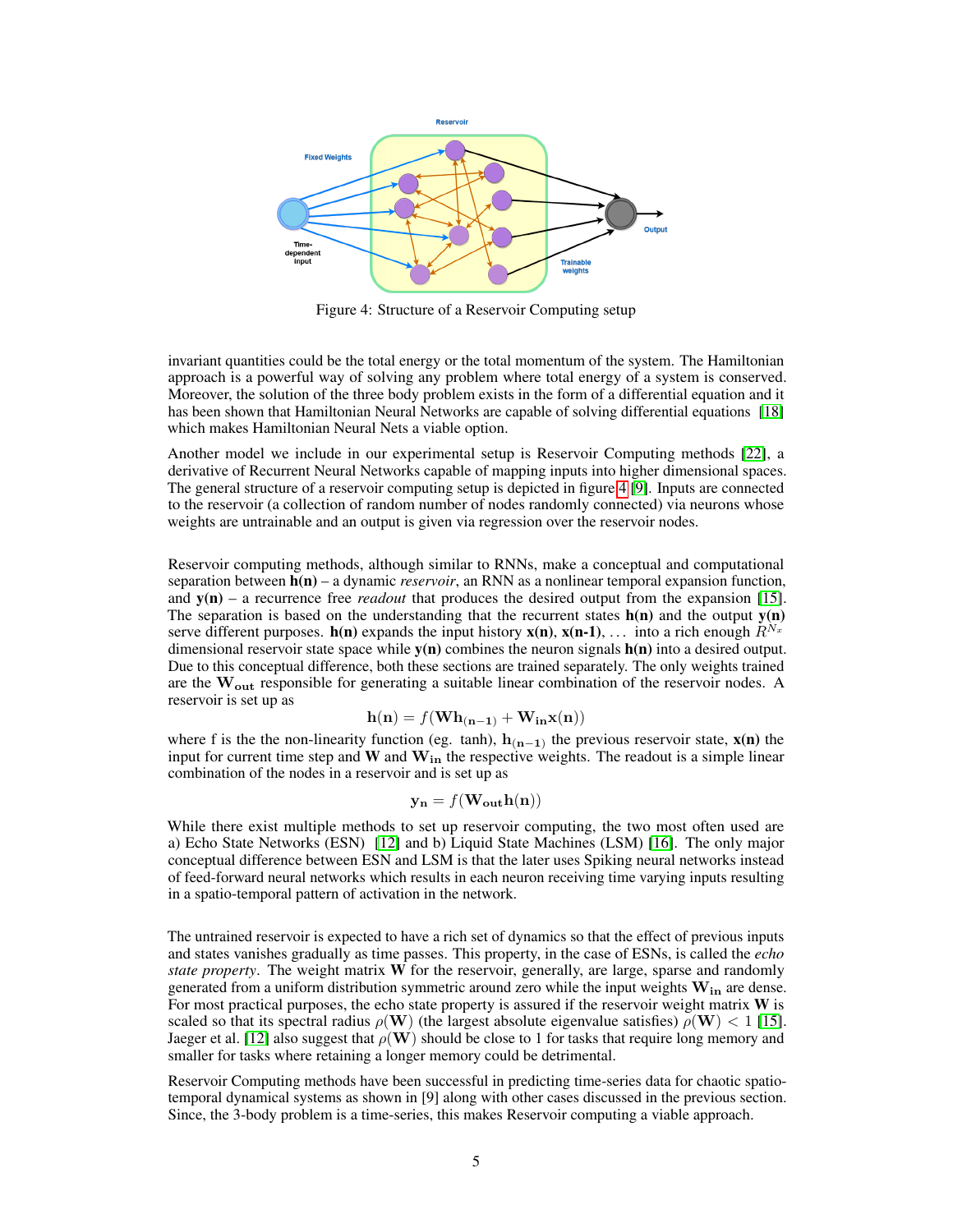#### 3.3 Problem versions and dataset generation

Following in the footsteps of previous efforts [\[4,](#page-5-2) [14\]](#page-6-1), we start with a two dimensional representation of the problem. The data will be of the form  $[(x, y), t]$  for each of the three bodies. Similarly, for the three dimensional case, the data format will be  $[(x, y), z, t]$  for each of the three bodies. Data is generated using Brutus for both the cases. A total of *10000* samples are generated for the training set and *500* samples for the test set where all the samples in both the training and the test set consist of *100* time steps.

#### <span id="page-5-6"></span>3.4 Training

Since the three body problem is inherently a time-series problem, we will use an LSTM [\[11\]](#page-6-13) to establish a bottomline benchmark on the predictive capability of Neural Networks. The LSTM is trained on both 2D and 3D versions of the problem, and outputs the position of the objects in future time steps.

Moving ahead, we will train both Hamiltonian Neural Network and Reservoir Computing models on the periodic case for the 2D representation of the three body problem. First we will train on the general case of the problem in 2D. Results will be noted as mentioned in the Experimental Setup above. The same steps as above will be repeated for the dataset recorded in 3D and the results will be tested accordingly.

### 4 Conclusion

We use two different classes of neural networks and see how well they approximate the three body problem. Vanilla neural networks haven't been successful in approximating chaotic problems, but by using physics inspired neural networks we hope to learn the underlying order and chaos of the three body problem.

#### References

- <span id="page-5-0"></span>[1] J. Barrow-Green. The dramatic episode of sundman. *Historia Mathematica*, 37(2):164–203, 2010.
- <span id="page-5-8"></span>[2] B. Bezruchko and D. Smirnov. *Extracting Knowledge From Time Series: An Introduction to Nonlinear Empirical Modeling*. Springer Series in Synergetics. Springer Berlin Heidelberg, 2010. ISBN 9783642126000. URL <https://books.google.co.in/books?id=li6JDAEACAAJ>.
- <span id="page-5-5"></span>[3] T. Boekholt and S. Portegies Zwart. On the reliability of N-body simulations. *Computational Astrophysics and Cosmology*, 2:2, Mar. 2015. doi: 10.1186/s40668-014-0005-3.
- <span id="page-5-2"></span>[4] P. G. Breen, C. N. Foley, T. Boekholt, and S. P. Zwart. Newton versus the machine: solving the chaotic three-body problem using deep neural networks. *Monthly Notices of the Royal Astronomical Society*, 494(2):2465–2470, Apr 2020. ISSN 1365-2966. doi: 10.1093/mnras/ staa713. URL <http://dx.doi.org/10.1093/mnras/staa713>.
- <span id="page-5-3"></span>[5] R. BROUCKE. Stability of periodic orbits in the elliptic, restricted three-body problem. *AIAA Journal*, 7(6):1003–1009, June 1969. doi: 10.2514/3.5267. URL [https://doi.org/10.](https://doi.org/10.2514/3.5267) [2514/3.5267](https://doi.org/10.2514/3.5267).
- <span id="page-5-1"></span>[6] R. Calvet. The solution to the three-body problem and some applications. *Journal of Geometry and Symmetry in Physics*, 49:1–61, 01 2018. doi: 10.7546/jgsp-49-2018-1-61.
- <span id="page-5-4"></span>[7] A. Chenciner and R. Montgomery. A remarkable periodic solution of the three-body problem in the case of equal masses. *The Annals of Mathematics*, 152(3):881, Nov. 2000. doi: 10.2307/ 2661357. URL <https://doi.org/10.2307/2661357>.
- <span id="page-5-7"></span>[8] A. Choudhary, J. F. Lindner, E. G. Holliday, S. T. Miller, S. Sinha, and W. L. Ditto. Physicsenhanced neural networks learn order and chaos. *Physical Review E*, 101(6), Jun 2020. ISSN 2470-0053. doi: 10.1103/physreve.101.062207. URL [http://dx.doi.org/10.1103/](http://dx.doi.org/10.1103/PhysRevE.101.062207) [PhysRevE.101.062207](http://dx.doi.org/10.1103/PhysRevE.101.062207).